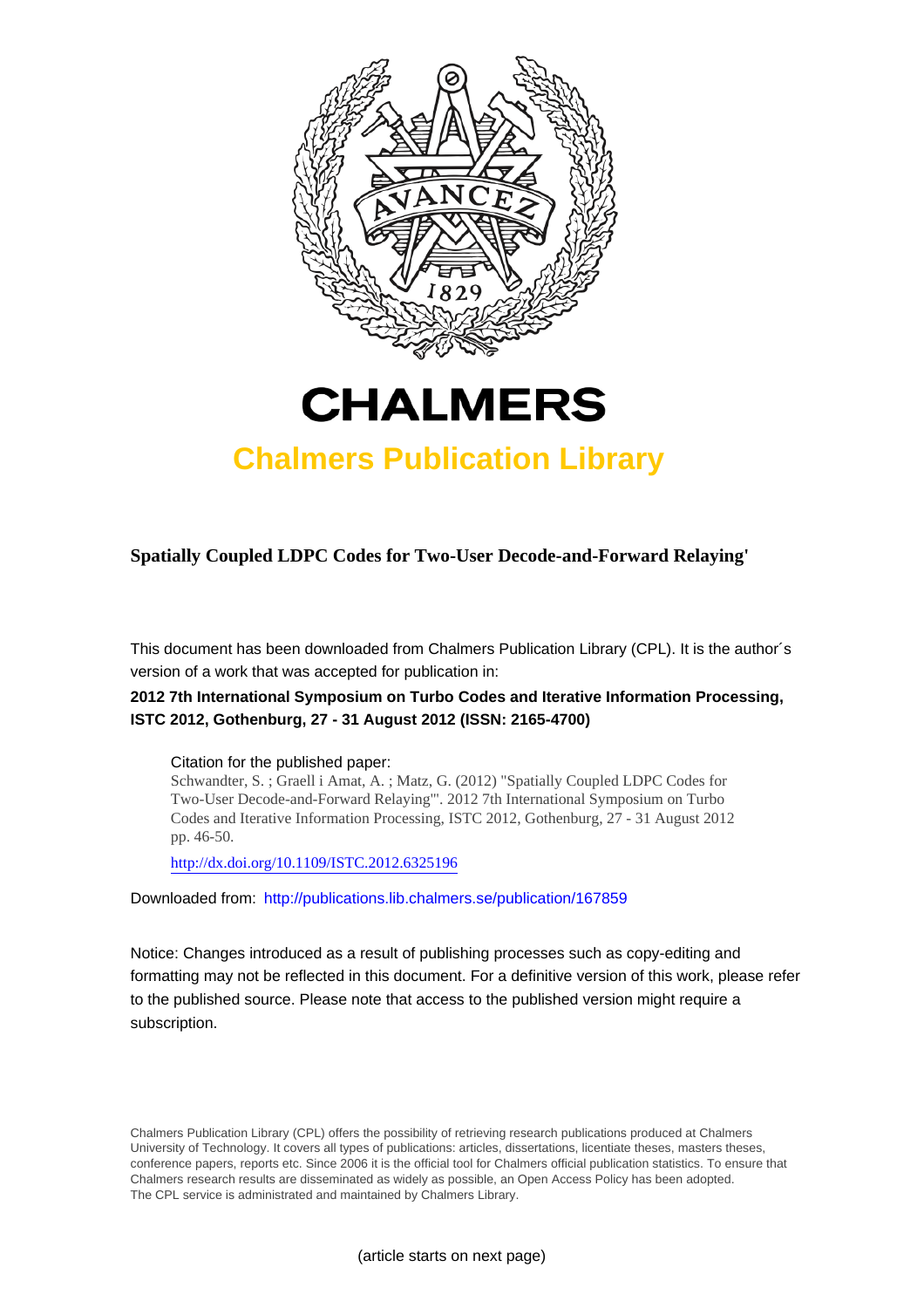# Spatially Coupled LDPC Codes for Two-User Decode-and-Forward Relaying

Stefan Schwandter<sup>†</sup>, Alexandre Graell i Amat<sup>§</sup>, and Gerald Matz<sup>†</sup>

† Institute of Telecommunications, Vienna University of Technology, Gusshausstrasse 25/389, A-1040 Vienna, Austria §Department of Signals and Systems, Chalmers University of Technology, SE-412 96 Gothenburg, Sweden Email: {sschwand,gmatz}@nt.tuwien.ac.at, alexandre.graell@chalmers.se

*Abstract*—We present a decode-and-forward transmission scheme that is based on spatially coupled LDPC codes and applies to a network consisting of two sources, one relay, and one destination. The relay performs network coding to achieve full diversity. We prove analytically that the proposed scheme achieves the Shannon limit on the binary erasure relay channel for symmetric channel conditions. Using density evolution, we furthermore demonstrate that our scheme approaches capacity also for asymmetric channel conditions.

#### I. INTRODUCTION

The three-node relay channel was introduced by van der Meulen in [1] and the first capacity results were presented in [2]. While the capacity for the general relay channel is still unknown, recent years have seen a vast amount of research on the topic, both in the information theory and coding communities. The *decode-and-forward* (DF) relaying scheme was introduced in [2] and achieves the capacity of the relay channel for certain special cases. With DF, the relay decodes the source data and provides a re-encoded copy of the source message to the destination. Several papers have considered practical implementations of DF based on convolutional codes [3], capacity-approaching turbo codes [4] or low-density parity check (LDPC) codes [5]. In [6], so-called *bilayer* LDPC codes were introduced and were shown to closely approach the theoretical DF rate.

Recently, it has been proved that regular *spatially coupled* (SC) LDPC codes achieve capacity on the binary erasure channel (BEC) [7]. For this reason, SC-LDPC codes are excellent candidates for the design of relay schemes whose performance is close to the information-theoretic limits. In [8] it was shown that bilayer SC-LDPC codes can actually achieve the Shannon limit of a DF relay system with orthogonal BEC links. Since the SC-LDPC code ensembles are regular, the design complexity is very low compared to schemes based on irregular LDPC code ensembles, which require extensive optimization.

In more realistic networks, one relay is shared by multiple users. The information-theoretic model for this scenario is the *multiple-access relay channel* (MARC), first studied in [9]



Fig. 1. Two-user relay network in which all links are modeled as binary erasure channels (links are labeled with erasure probabilities).

and later specialized to time-division multiple-access (TDMA) channels in [10]. While the achievable rate of the TDMA-MARC is the same as that of two separate relay channels there is a potential diversity gain. To exploit that gain, the relay has to combine the information of the sources via *network coding* [11]. Network coding can be achieved implicitly by an appropriate design of the channel codes, a technique termed joint network-channel coding. For the TDMA-MARC, several coding schemes have been proposed based on regular LDPC codes [12], irregular LDPC codes [13], and seriallyconcatenated codes [14].

In this paper, we design bilayer SC-LDPC codes for a halfduplex DF relaying system with two sources, one relay, and one destination, thereby extending [8]. The code construction implicitly provides network coding at the relay node to achieve the maximum diversity gain. For the BEC and the case of symmetric channel conditions, we prove analytically that the proposed scheme achieves the Shannon limit. For asymmetric channel conditions, we provide density evolution (DE) thresholds for our scheme that show a performance close to the Shannon limit and suggest that capacity is also achieved in this case.

#### II. SYSTEM MODEL

We consider the relay network depicted in Fig. 1. There are four nodes, sources one and two  $(s_1, s_2)$ , relay (r) and destination (d). One transmission block is split into three phases in order to orthogonalize the transmission links; in each phase one node transmits and the others listen. In phase  $i$  ( $i = 1, 2$  for the rest of the paper), source  $s_i$  transmits a length- $n_i$  codeword  $x_i$ , obtained by encoding k information bits with a channel code of rate  $R_i = k/n_i$ . The relay

The work of S. Schwandter and G. Matz was funded by FWF Grant S10606 and WWTF Grant ICT08-44. A. Graell i Amat was supported by the Swedish Agency for Innovation Systems (VINNOVA) under the P36604-1 MAGIC project.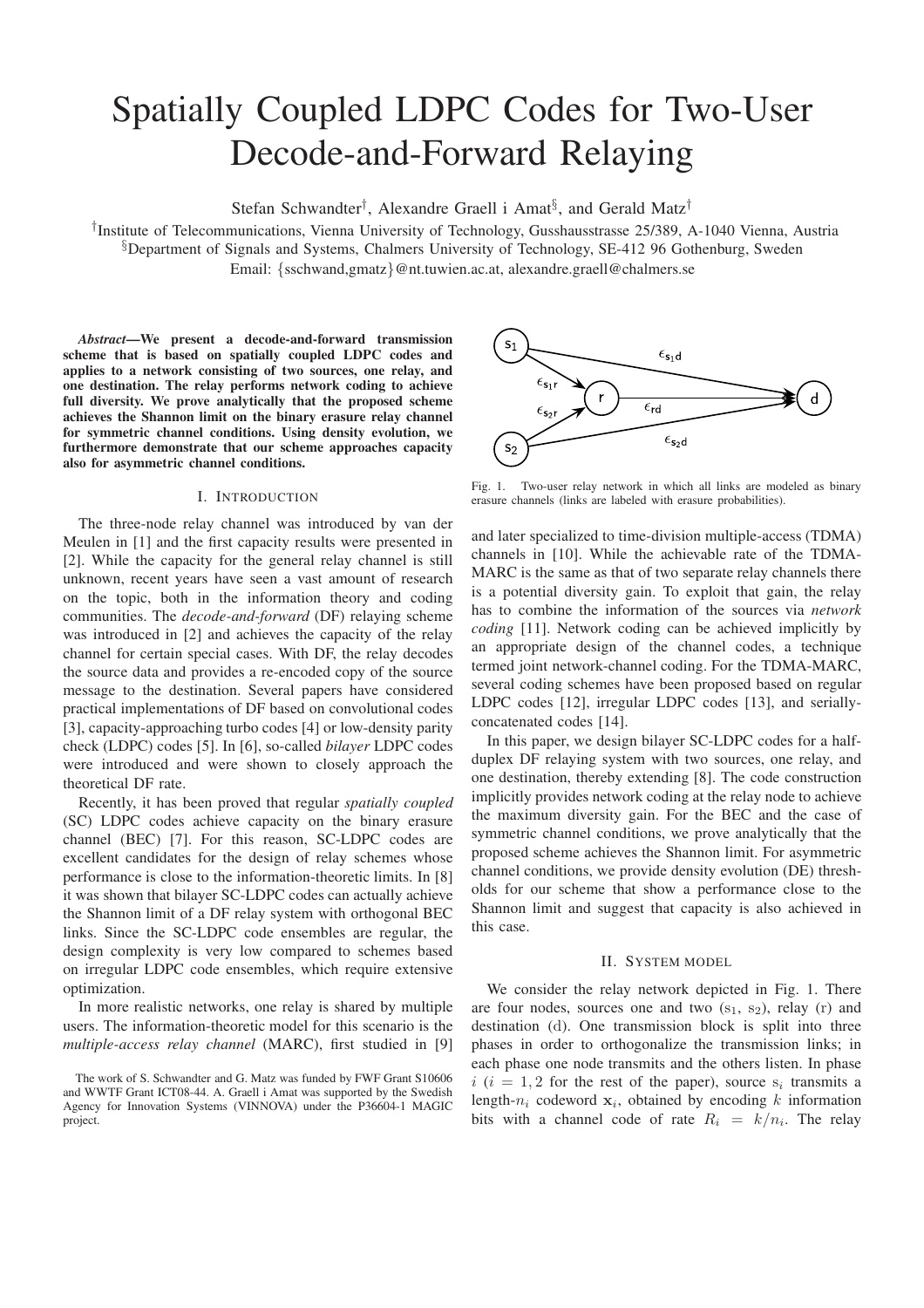receives  $x_1$  and  $x_2$  over two BECs with erasure probabilities (EPs)  $\epsilon_{s,r}$ . The destination receives the same codewords over BECs with EPs  $\epsilon_{s_i d}$ . The relay decodes both transmissions, generates  $k_r$  additional parity bits and encodes them into a codeword of length  $n_r$  using a channel code of rate  $R_r$ . In the third time slot, the joint network-channel-coded information is forwarded to the destination over a BEC with EP  $\epsilon_{\rm rd}$ . The whole transmission block consists of  $N = n_1 + n_2 + n_r$ bits. We define the duty cycle of each phase as  $\theta_i = n_i/N$ ,  $j = \{1, 2, r\}$ . Since we assume, without loss of generality, that each source transmits the same number of information bits, the effective rate  $R = k/N$  is equal for both sources. The sum rate of the system is  $R_{\text{sum}} = 2k/N = 2R$ .

#### III. THEORETICAL LIMITS

The information-theoretic limits of the TDMA-MARC with DF relaying have been presented in [10, p. 95]. Denote by  $C =$  $1-\epsilon$  the capacity of a BEC. Under the conditions  $C_{s_i r} \geq C_{s_i d}$ and  $C_{\text{rd}} \geq C_{\text{s}_i d}$ , the optimal allocation of transmission time between the three phases is

$$
\theta_1^* = \frac{C_{\rm rd}}{(1+\kappa)C_{\rm rd} + 2C_{\rm s_1r} - C_{\rm s_1d} - \kappa C_{\rm s_2d}},
$$
(1)  

$$
\theta_2^* = \kappa \theta_1^*, \qquad \theta_r^* = 1 - \theta_1^* - \theta_2^*,
$$

where  $\kappa = \frac{C_{s_1r}}{C_{s_1r}}$  $\frac{C_{s_1r}}{C_{s_2r}}$ . The achievable rate per user is

$$
R_{\text{max}} = \frac{C_{s_{1}r} C_{\text{rd}}}{(1 + \kappa)C_{\text{rd}} + 2C_{s_{1}r} - C_{s_{1}d} - \kappa C_{s_{2}d}}.
$$
 (2)

To achieve  $R_{\text{max}}$ , capacity-achieving codes on both sourcerelay links are used in the first two transmission phases, such that the relay can decode successfully. In the third phase, the relay transmits additional parity bits based on the source data to the destination. The destination effectively sees two new overall codes with lower rates, which are capacity achieving for the source-destination links, and decodes them based on the channel observations of all three transmission phases.

#### IV. BILAYER SC-LDPC CODES

#### *A. SC-LDPC codes*

We briefly introduce SC-LDPC codes. For a detailed description of the ensemble used in this paper see [7].

A regular  $(l, r)$  SC-LDPC code with variable node degree l and check node degree  $r$  is defined by an infinite parity check matrix

H<sup>T</sup> = . . . . . . HT 0 (0) . . . H<sup>T</sup> ms (ms) . . . . . . HT 0 (t) . . . H<sup>T</sup> ms (t + ms) . . . . . . , (3)

where superscript  $T$  denotes the transpose. The Tanner graph of such a code is divided into "positions" or "time instants"  $t$ , similar to the code frames in classical convolutional codes. At

each position  $t \in (-\infty, \infty)$  there are M variable nodes, and  $M \frac{l}{r}$  check nodes. This is reflected in the parity check matrix by the fact that each submatrix  $\mathbf{H}_{j}^{T}(t+j), j \in [0, m_s]$ , is a sparse  $M \times (M \frac{l}{r})$  binary matrix. For our application we will consider *terminated* spatially coupled code ensembles, where we assume that the codeword is restricted to  $t \in [1, L]$ .

In this paper, we use the  $(l, r, L, w, M)$  ensemble described in  $[7]$ , where each of the l edges of a variable node at position t is randomly connected to a check node in the range  $[t, t +$  $w-1$  using an i.i.d. uniform distribution ( $w = m_s + 1$ ). The randomization results in simple DE equations and thus renders the ensemble accessible to analysis. For transmission over the BEC, the code rate of the  $(l, r, L, w, M)$  ensemble tends to the one of the underlying block code ensemble (whenever we omit M in the rest of the paper, we assume  $M \to \infty$ )

$$
\lim_{w \to \infty} \lim_{L \to \infty} R(l, r, L, w) = 1 - \frac{l}{r}.
$$

Furthermore, its belief propagation (BP) threshold  $\epsilon^{\text{BP}}$  tends to the MAP threshold  $\epsilon^{MAP}$  of the underlying ensemble,

$$
\lim_{L,w \to \infty} \epsilon^{\text{BP}}(l,r,L,w) = \lim_{L,w \to \infty} \epsilon^{\text{MAP}}(l,r,L,w) = \epsilon^{\text{MAP}}(l,r),
$$

when letting  $L$  and  $w$  go to infinity (in that order). On the BEC, the Shannon limit for transmission at rate  $R$  is given by the EP  $\epsilon^{Sh} = 1 - R$  below which reliable (error-free) transmission is possible. The MAP threshold of a regular LDPC block code ensemble tends to the Shannon limit exponentially fast in  $l$  if the design rate  $R(l, r)$  is kept fixed (cf. [7, Lemma 8]):

$$
\lim_{l \to \infty} \epsilon^{\text{MAP}} \left( l, r = \frac{l}{1 - R(l, r)} \right) = 1 - R = \epsilon^{\text{Sh}}.
$$
 (4)

#### *B. Two-user bilayer SC-LDPC code*

The sources use codes from the ensembles  $C_1(l_1, r_1, L_1, w_1, M_1)$  and  $C_2(l_2, r_2, L_2, w_2, M_2)$ , respectively, with design rates  $R_i \triangleq \frac{k}{n_i} = \frac{k}{LM_i} = C_{s_i r}$ , and parity check matrices  $H^1$  and  $H^2$ . They comprise the first layer of the bilayer structure. Assuming perfect transmissions on the  $s_i$ -r links, the relay recovers the codewords  $x_1$  and  $x_2$  transmitted by the sources. It generates  $k_r$  additional syndrome bits according to

$$
\mathbf{s} = \left[ \begin{array}{cc} \mathbf{H}_{\text{synd}}^1 & \mathbf{H}_{\text{synd}}^2 \end{array} \right] \left[ \begin{array}{c} \mathbf{x}_1 \\ \mathbf{x}_2 \end{array} \right], \tag{5}
$$

using parity check matrices from the code ensembles  $\frac{1}{\text{synd}}(l_{\text{synd}}^1, r_{\text{synd}}^1, L_1, w_1, M_1)$  and  $C_{\text{synd}}^2(l_{\text{synd}}^2, r_{\text{synd}}^2, L_2, w_2, M_2)$ . These codes constitute the second layer of the bilayer code.

The syndrome bits are transmitted to the destination protected by a code of rate  $R_r = C_{\rm rd}$ . Assuming that the destination can recover the syndrome bits perfectly, it can now decode the source bits using the parity check matrix  $H$  of the overall code according to

$$
\mathbf{H}\left[\begin{array}{c} \mathbf{x}_1 \\ \mathbf{x}_2 \end{array}\right] = \left[\begin{array}{cc} \mathbf{H}^1 & \mathbf{0} \\ \mathbf{0} & \mathbf{H}^2 \\ \mathbf{H}_{\text{synd}}^1 & \mathbf{H}_{\text{synd}}^2 \end{array}\right] \left[\begin{array}{c} \mathbf{x}_1 \\ \mathbf{x}_2 \end{array}\right] = \left[\begin{array}{c} \mathbf{0} \\ \mathbf{0} \\ \mathbf{s} \end{array}\right].
$$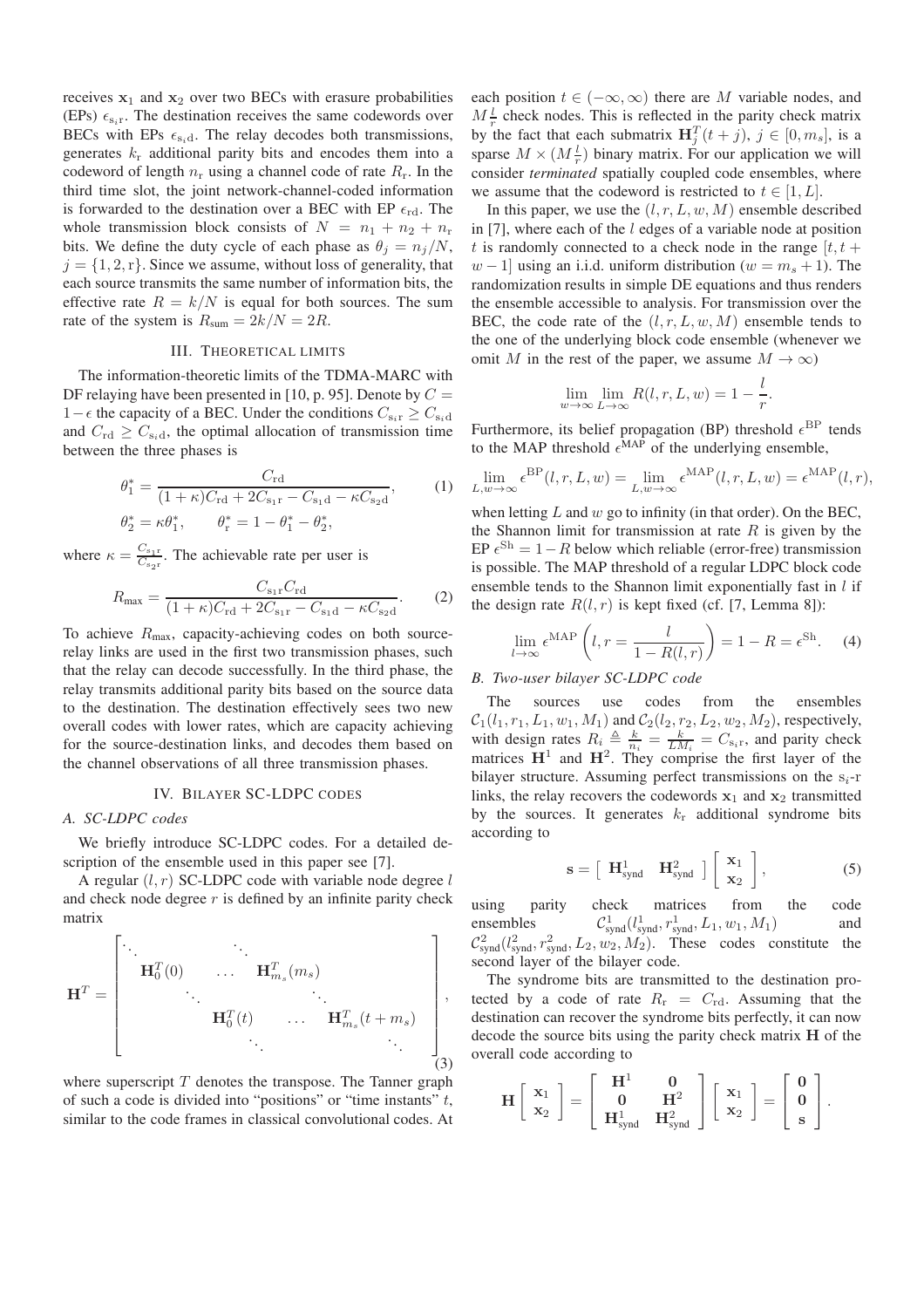For simplicity, we assume  $L_1 = L_2$  and  $w_1 = w_2$  without loss of generality. This means that to achieve different block sizes for  $s_1$  and  $s_2$ , we choose a different number of variables per time instant for each user,  $M_1 \neq M_2$ . We note that the overall matrix H does not have the band structure of an SC-LDPC code (cf. (3)); rather, it consists of four concatenated band matrices. Nevertheless, we will analytically prove capacityachieving performance for symmetric channel conditions below and we conjecture that capacity is achieved under general channel conditions.

From (5) we see that the syndrome bits in general depend on code bits from both sources. Of the total number  $k_r$ of syndrome bits, effectively  $k_{\rm r}^1$  and  $k_{\rm r}^2$  bits are used to respectively decode  $s_1$  and  $s_2$  at the destination  $(k_r = k_r^1 + k_r^2)$ . The number of bits from source  $s_i$  involved in one of the  $k_r$ checks is given by the check node degree  $r_{\text{synd}}^i$ . The effective number of syndrome bits for source  $s_i$  is therefore

$$
k_{\rm r}^{i} = k_{\rm r} \mu_{i}, \quad \text{with } \mu_{i} \triangleq \frac{r_{\rm synd}^{i}}{r_{\rm synd}^{1} + r_{\rm synd}^{2}}.\tag{6}
$$

The design rules for bilayer LDPC codes require

$$
k_r^i = n_i (C_{\mathbf{s}_i \mathbf{r}} - C_{\mathbf{s}_i \mathbf{d}}). \tag{7}
$$

This choice results in rates of the bilayer codes that are equal to the capacities of the  $s_i$ -d channels,

$$
R_{\rm bl}^{i} \triangleq \frac{n_i - (n_i - k_i + k_{\rm r}^{i})}{n_i} = \frac{k_i - k_{\rm r}^{i}}{n_i} = C_{\rm s_i d}.
$$
 (8)

The destination will therefore be able to successfully decode both users' messages if capacity-achieving codes are used.

The design rates for  $\mathcal{C}^i_{\text{synd}}(l_{\text{synd}}^i, r_{\text{synd}}^i, L, w, M_i)$  follow from (7) and the optimum time allocation (1),  $\frac{\theta_2^*}{\theta_1^*} = \frac{n_2^*}{n_1^*} = \frac{C_{s_1r}}{C_{s_2r}}$  $\frac{\mathrm{C_{s_1r}}}{\mathrm{C_{s_2r}}}.$ 

$$
R_{\text{synd}}^1 \triangleq 1 - \frac{k_{\rm r}}{n_1} = 1 - \left( C_{\rm s_1r} \left( 2 - \frac{C_{\rm s_2d}}{C_{\rm s_2r}} \right) - C_{\rm s_1d} \right), \quad (9)
$$

$$
R_{\text{synd}}^2 \triangleq 1 - \frac{k_{\text{r}}}{n_2} = 1 - \left( C_{\text{s}_2 \text{r}} \left( 2 - \frac{C_{\text{s}_1 \text{d}}}{C_{\text{s}_1 \text{r}}} \right) - C_{\text{s}_2 \text{d}} \right). \tag{10}
$$

Combining (6) and (7) gives the design goal for the ratio of  $r_{\text{synd}}^1$  and  $r_{\text{synd}}^2$ ,

$$
\mu \triangleq \frac{r_{\text{synd}}^1}{r_{\text{synd}}^2} = \frac{k_{\text{r}}^1}{k_{\text{r}}^2} = \frac{C_{\text{s}_2\text{r}} \left( C_{\text{s}_1\text{r}} - C_{\text{s}_1\text{d}} \right)}{C_{\text{s}_1\text{r}} \left( C_{\text{s}_2\text{r}} - C_{\text{s}_2\text{d}} \right)}.
$$
(11)

Finally, combining (8)-(11) allows to obtain the resulting bilayer code rates when  $R_1$ ,  $R_2$ ,  $R_{\text{synd}}^1$ ,  $R_{\text{synd}}^2$  and  $\mu$  are given:

$$
R_{\rm bl}^{1} = R_{1} - \frac{1 - R_{\rm synd}^{1}}{1 + \mu^{-1}}, \qquad R_{\rm bl}^{2} = R_{2} - \frac{1 - R_{\rm synd}^{2}}{1 + \mu}.
$$
  
V. Density Evolution ANALYSIS

In the following we show that for symmetric channel conditions, defined as  $\epsilon_{s_1r} = \epsilon_{s_2r} = \epsilon_{sr}$ ,  $\epsilon_{s_1d} = \epsilon_{s_2d}$  $\epsilon_{sd}$ , the proposed scheme achieves the highest possible DF rate on the TDMA-MARC with BEC links. We call the two-user bilayer ensemble consisting of  $C_i(l, r, L, w)$  and  $\mathcal{C}^i_{\text{synd}}(l_{\text{synd}}, r_{\text{synd}}, L, w)$  the  $\mathcal{C}_{\text{bl}}(l, l_{\text{synd}}, r, r_{\text{synd}}, L, w)$  ensemble.

Lemma 1. *For the case of symmetric channel conditions and*  $r_{swnd} = r/2$ , the two-user bilayer code  $C_{bl}(l, l_{swnd}, r, r/2, L, w)$ *achieves the same DE threshold for each source-destination link as the single-layer code*  $C(l + l_{svnd}, r, L, w)$ .

*Proof:* First note that the choice  $r_{\text{synd}} = r/2$  allows us to write the DE equations in a form that we need to proof the capacity-achieving property. However, this does not restrict the possible rates available in the system and therefore the result is general. For source  $s_i$ , we denote the messages (erasure probabilities) sent from a variable node at position  $t$  in iteration I to a check node in the first and the second layer as  $p_i^{(t,I)}$ and  $p_{\text{synd},i}^{(t,I)}$ , respectively. The messages from check nodes at position t in iteration I to variable nodes are called  $q_i^{(t,I)}$  and  $q_{\text{synd},i}^{(t,I)}$ . For  $t \notin [1, L]$ , we have  $p_i^{(t,I)} = p_{\text{synd},i}^{(t,I)} = 0$ . The DE update equations for user 1 for  $t \in [1, L]$  are given as (cf. [7])

$$
p_{1}^{(t,I+1)} = \epsilon_{s_{1}d} \left(\frac{1}{w} \sum_{j=0}^{w-1} q_{1}^{(t+j,I)}\right)^{l_{1}-1} \left(\frac{1}{w} \sum_{j=0}^{w-1} q_{\text{synd},1}^{(t+j,I)}\right)^{l_{\text{synd}}^{1}}
$$

$$
q_{1}^{(t,I+1)} = 1 - \left(1 - \frac{1}{w} \sum_{k=0}^{w-1} p_{1}^{(t-k,I+1)}\right)^{r_{1}-1} \qquad (12)
$$

$$
p_{\text{synd},1}^{(t,I+1)} = \epsilon_{s_{1}d} \left(\frac{1}{w} \sum_{j=0}^{w-1} q_{1}^{(t+j,I)}\right)^{l_{1}} \left(\frac{1}{w} \sum_{j=0}^{w-1} q_{\text{synd},1}^{(t+j,I)}\right)^{l_{\text{synd}}^{1}-1}
$$

$$
q_{\text{synd},1}^{(t,I+1)} = 1 - \left(1 - \frac{1}{w} \sum_{k=0}^{w-1} p_{\text{synd},1}^{(t-k,I+1)}\right)^{r_{\text{synd}}^{1}-1} \cdot \left(1 - \frac{1}{w} \sum_{j=0}^{w-1} p_{\text{synd},2}^{(t-k,I+1)}\right)^{r_{\text{synd}}^{2}}
$$
(13)

The equations for user 2 are analogous. The coupling of the two users' codes in the decoding process manifests itself in the messages sent from the second layer check nodes (13).

 $k=0$ 

 $p_{\text{swnd }2}^{(t-k,I+1)}$ synd,2

 $\cdot\left(1-\frac{1}{\cdot}\right)$ w

Assuming symmetric channel conditions, both users can use codes  $C_i$  from the same ensemble  $(l, r, L, w)$ , and the relay can generate the syndrome bits using two codes  $\mathcal{C}_{\text{synd}}^i$  from the same ensemble  $(l_{\text{synd}}, r_{\text{synd}}, L, w)$ . This means  $l_1 = l_2 = l$ ,  $r_1 = r_2 = r$ ,  $l_{\text{synd}}^1 = l_{\text{synd}}^2 = l_{\text{synd}}$  and  $r_{\text{synd}}^1 = r_{\text{synd}}^2 = r_{\text{synd}}$ . The initial variable-to-check messages in the first iteration are equal for both users and both layers  $p_1^{(t,1)} = p_{\text{synd},1}^{(t,1)} = p_2^{(t,1)} =$  $p_{\text{synd},2}^{(t,1)} = \epsilon_{\text{sd}}$ . With  $r_{\text{synd}} = \frac{r}{2}$ , (13) becomes equal to (12), i.e., the check-to-variable messages of the users in both layers are equal. This means that in the second iteration the variableto-check messages will be equal again, and via induction, the same will happen in all the following iterations. Due to the assumed symmetry, the equations for the second user are the same as for the first user. The DE for each user can therefore be written as

$$
p_i^{(t,I+1)} = \epsilon_{sd} \left( \frac{1}{w} \sum_{j=0}^{w-1} q_i^{(t+j,I)} \right)^{l+l_{\text{synd}}-1}
$$
  
=  $\epsilon_{sd} \left( 1 - \frac{1}{w} \sum_{j=0}^{w-1} \left( 1 - \frac{1}{w} \sum_{k=0}^{w-1} p_i^{(t+j-k,I)} \right)^{r-1} \right)^{l+l_{\text{synd}}-1},$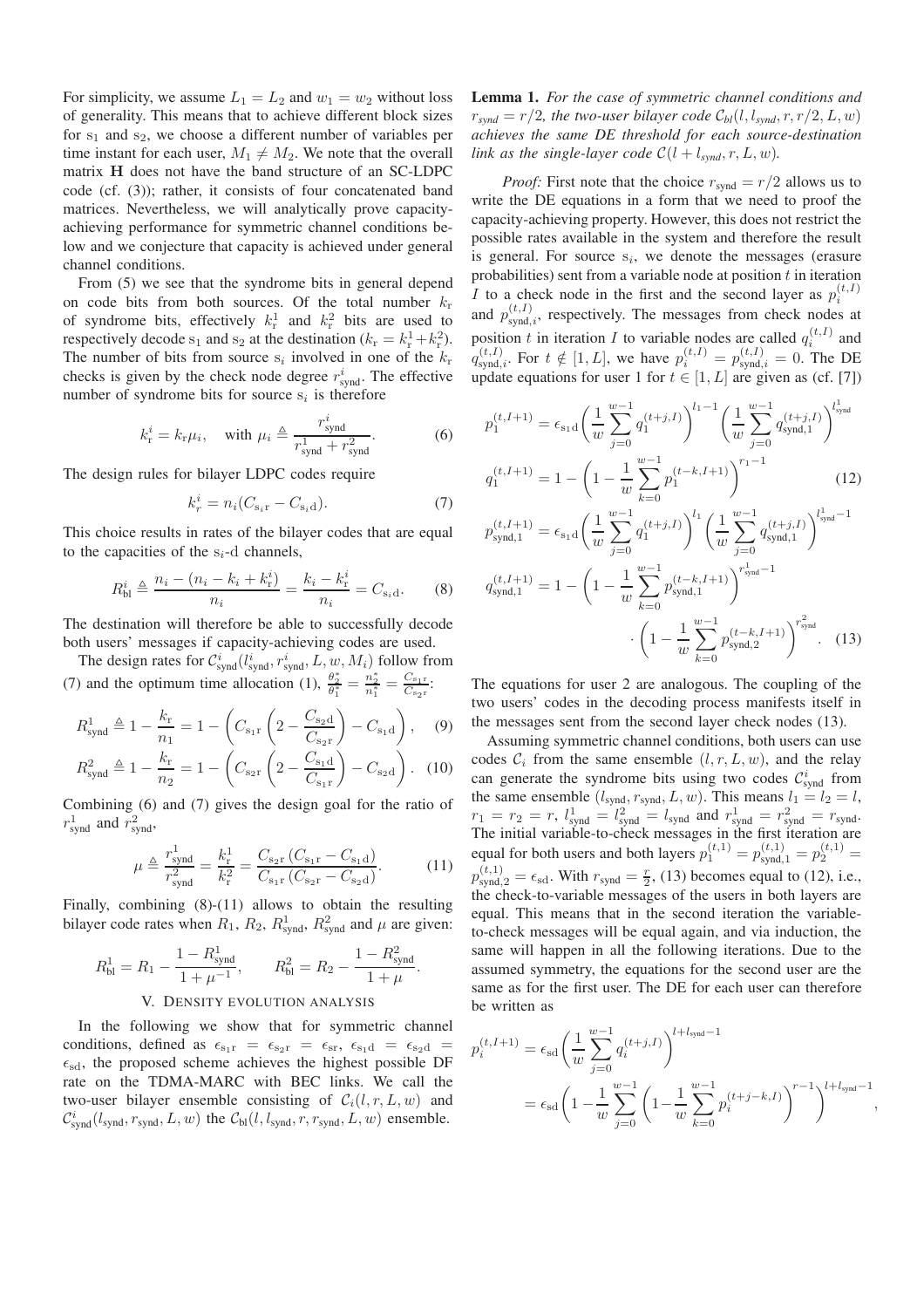which is the update equation for a single-layer SC-LDPC code ensemble  $(l + l_{svd}, r, L, w)$ . The bilayer code ensembles for both users will therefore have the same DE thresholds as the single-layer ensemble.

**Lemma 2.** For symmetric channel conditions and  $r_{synd}$  = r/2*, the design rate of the two-user bilayer code*  $\mathcal{C}_{bl}(l, l_{synd}, r, r_{synd}, L, w)$  for each source-destination link ap*proaches that of the*  $C(l + l_{s ynd}, r, L, w)$  *single-layer ensemble as* w *grows large.*

*Proof:* The design rate of an SC-LDPC code is [7]  $R =$  $1-\frac{N_C}{N_V}$ , where  $N_V$  and  $N_C$  denote the number of variable nodes and check nodes, respectively, in the graph. The number of variable nodes per user is  $N_{\rm V} = ML$ . The number of checks per user in the first layer is

$$
N_{\text{C}} = M \frac{l}{r} \bigg[ L + 1 + w - 2 \sum_{j=0}^{w-1} \bigg(\frac{j}{w}\bigg)^r \bigg],
$$

and the number of checks (which are shared by both users) in the second layer

$$
N_{\text{C,synd}} = M \frac{2l_{\text{synd}}}{r} \bigg[ L + 1 + w - 2 \sum_{j=0}^{w-1} \left( \frac{j}{w} \right)^{\frac{r}{2}} \bigg].
$$

Since the checks in the second layer are shared equally between the two users, the effective number of checks per user is  $N_{\text{C,synd}}^{\text{eff}} = N_{\text{C,synd}}/2$  (cf. (6)). The rate of the bilayer code for each user is therefore  $R_{\text{bl}} = 1 - \frac{N_{\text{C}} + N_{\text{C,synd}}/2}{ML}$ . For large enough  $w$ , this can be approximated as

$$
R_{\rm bl} \approx 1 - \frac{l + l_{\rm synd}}{r} \left( 1 + \frac{w}{L} \right),
$$

which is the same expression as for the rate of an  $(l +$  $l<sub>synd</sub>, r, L, w)$  code ensemble for large w.

Corollary 1. *For symmetric channel conditions, the two-user bilayer SC-LDPC code*  $C_{bl}(l, l_{svnd}, r, r/2, L, w)$  *has the rate of the single-layer*  $(l + l_{synd}, r, L, w)$  *code,* 

$$
\lim_{w \to \infty} \lim_{L \to \infty} R(l, l_{synd}, r, r/2, L, w) = 1 - \frac{l + l_{synd}}{r},
$$

and for fixed  $(l+l_{synd})/r$ *, its BP threshold tends to the Shannon limit of that code,*

$$
\lim_{(l+l_{syn}) \to \infty} \lim_{w \to \infty} \lim_{L \to \infty} \epsilon^{\text{BP}}(l, l_{synd}, r, r/2, L, w) = \frac{l+l_{synd}}{r}.
$$

*Proof:* From Lemmas 1 and 2 we know that in the limit of large  $w$  and  $L$ , the bilayer code ensemble has the same rate and DE threshold as the single-layer  $(l + l<sub>svnd</sub>, r, L, w)$  code ensemble. Therefore, the corollary follows from [7, Theorem 10 and Lemma 8].

Theorem 1. *For a binary erasure relay channel with two sources, one relay, and one destination with symmetric channel conditions, there exists an SC-LDPC code* C *and an associated two-user bilayer code* C*bl such that* C *achieves the capacity for both source-relay link and* C*bl achieves capacity for both*

*source-destination links. In addition, this code construction achieves the highest possible rate with DF relaying (cf.* (2)*).*

*Proof:* The capacities of the source-relay links are  $C_{\rm sr}$  =  $1 - \epsilon_{sr}$ . We use capacity-achieving SC-LDPC codes from the ensemble  $C(l, r, L, w)$ , with

$$
\frac{l}{r} = \epsilon_{\rm sr},\tag{14}
$$

which are known to be asymptotically capacity achieving (cf. (4)), and therefore the relay will be able to decode successfully.

Let  $N_V$  be the number of variable nodes in  $C$ . In the limit  $L \rightarrow \infty$  there are  $N_{\rm C} = \frac{l}{r} N_{\rm V}$  check nodes. The effective number of additional bits needed by the destination and provided by the relay is (cf. (6), (7),  $\mu_i = 1/2$ )

$$
N_{\text{C,synd}}^{\text{eff}} = N_{\text{C,synd}}/2 = N_{\text{V}}(C_{\text{sr}} - C_{\text{sd}}) = N_{\text{V}}(\epsilon_{\text{sd}} - \epsilon_{\text{sr}}).
$$
 (15)

Remember that we chose  $r_{\text{synd}} = r/2$ . The additional effective  $N_{\text{C,synd}}^{\text{eff}}$  check nodes from the second layer add  $N_{\text{C,synd}}r/2 =$  $rN_{\text{C,synd}}^{\text{eff}}$  edges. The variable node degree  $l_{\text{synd}}$  is

$$
l_{\text{synd}} = rN_{\text{C,synd}}^{\text{eff}} / N_{\text{V}} = r(\epsilon_{\text{sd}} - \epsilon_{\text{sr}}). \tag{16}
$$

From Corollary 1 together with (14) and (16) it follows that

$$
\lim_{w \to \infty} \lim_{L \to \infty} R(l, l_{\text{synd}}, r, r/2, L, w) = 1 - \frac{l + l_{\text{synd}}}{r} = 1 - \epsilon_{\text{sd}}
$$
\nand for fixed  $(l + l_{\text{synd}})/r$ ,

$$
\lim_{(l+l_{\text{synd}})\to\infty}\lim_{w\to\infty}\lim_{L\to\infty}\epsilon^{\text{BP}}(l,l_{\text{synd}},r,r/2,L,w)=\epsilon_{\text{sd}},
$$

therefore we see that  $C<sub>bl</sub>$  achieves the capacity on the sourcedestination links  $C_{sd} = 1 - \epsilon_{sd}$  for both users. The number of channel uses in the first two transmission phases is  $n_1 =$  $n_2$  = N<sub>V</sub>. A capacity-achieving SC-LDPC code is used to transmit the  $N_{\text{C,synd}}$  syndrome bits in the third phase, using  $n_r = N_{\text{C,synd}}/C_{\text{rd}}$  channel uses. Therefore we have (with (15))

$$
\frac{n_i}{n_1 + n_2 + n_{\rm r}} = \frac{C_{\rm rd}}{2C_{\rm rd} + 2(C_{\rm sr} - C_{\rm sd})} = \theta_i^*,
$$

the optimum time allocation (1) which maximizes the achievable rate.

#### VI. NUMERICAL RESULTS

The performance of a bilayer code can be assessed by comparing the DE thresholds of the first-layer code and of the overall bilayer code, respectively, to the Shannon limits [6]. Clearly, the overall system performance depends also on the code used on the relay-to-destination link, but that one is designed independently.

For the case considered, there are two first-layer codes and two bilayer codes in the system, one for each user. Tables I and II show a number of two-user bilayer SC-LDPC code ensembles and their thresholds. For all results,  $L = 100$ . In Table I, the same code ensemble was used for the first layer of both users,  $C_i(3, 10, 100, w)$ , which is a design for equal EP on both source-relay links. The first row in the table shows the symmetric case. We have confirmed that the DE threshold